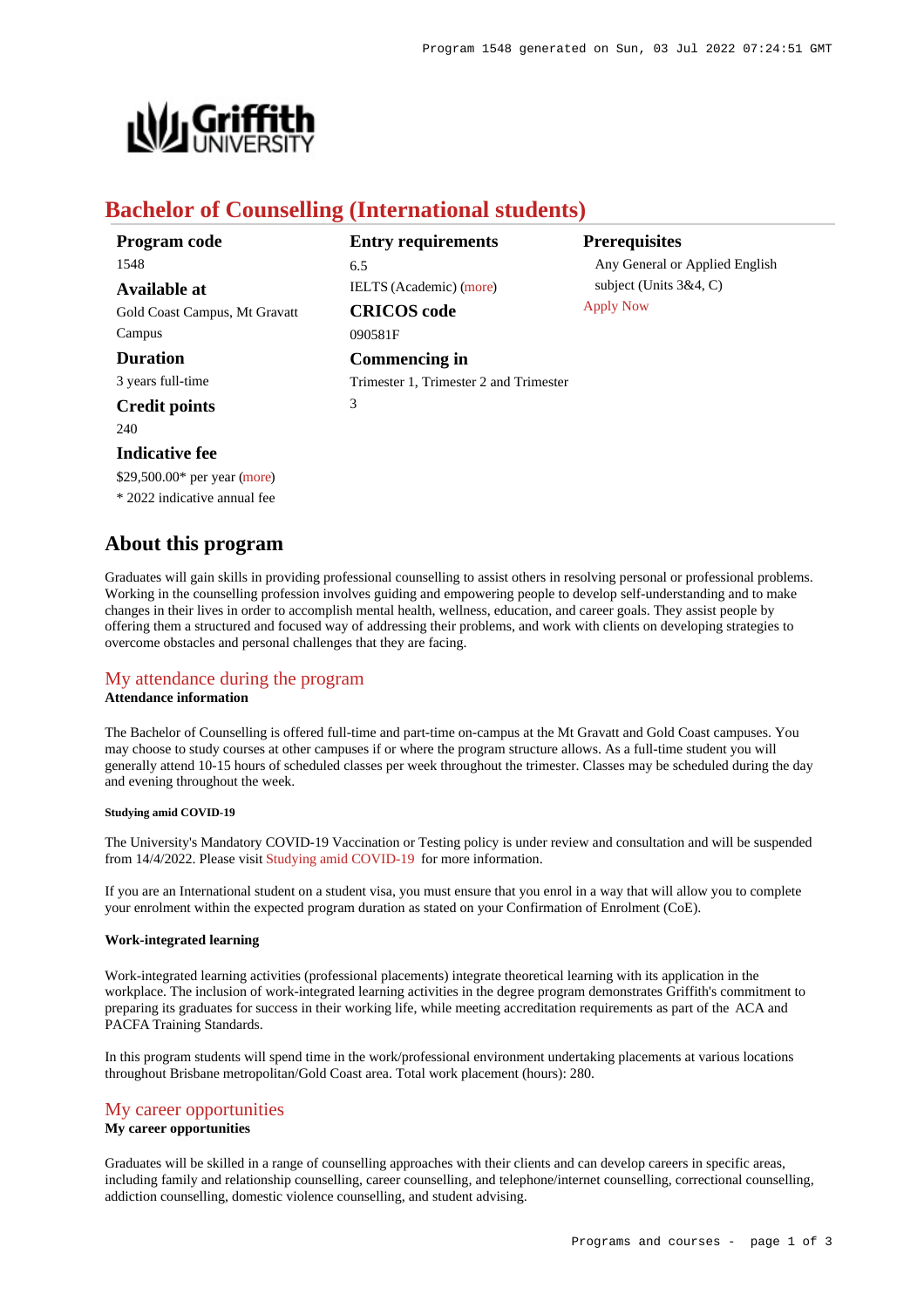## [Program accreditation](https://www148.griffith.edu.au/programs-courses/Program/1548/Overview/International#accreditation) **Program accreditation**

The Bachelor of Counselling is accredited by the [Australian Counselling Association \(ACA\)](http://www.theaca.net.au/) and the [Psychotherapy and](http://www.pacfa.org.au/) [Counselling Federation of Australia \(PACFA\)](http://www.pacfa.org.au/)

## [Professional recognition](https://www148.griffith.edu.au/programs-courses/Program/1548/Overview/International#recognition)

## **Professional recognition**

Graduates are eligible for membership with the [Psychotherapy and Counselling Federation of Australia \(PACFA\)](http://www.pacfa.org.au/) and the [Australian Counselling Association \(ACA\).](https://www.theaca.net.au/) Graduates can also register as a counsellor with the Australian Register of Counsellors and Psychotherapists [\(ARCAP\).](https://www.arcapregister.com.au/)

## [Placement requirements](https://www148.griffith.edu.au/programs-courses/Program/1548/Overview/International#placement)

### **Professional Practice requirements**

There are placements associated with this program and before undertaking professional experience placements, all students in this program are required to have completed the following by the end of their first trimester of study:

- Vaccinations and Health Tests
- Licenses and Certificates
- Online Training
- Health Placement Requirements

Students should refer to the **checklist of professional practice requirements for their Health discipline** on the [Fit for](https://www.griffith.edu.au/griffith-health/fit-for-professional-practice) [Professional Practice website](https://www.griffith.edu.au/griffith-health/fit-for-professional-practice) for full details of the requirements regarding professional placement to ensure that they meet eligibility for placement.

## [What are the fees?](https://www148.griffith.edu.au/programs-courses/Program/1548/Overview/International#fees)

**International students**

An International student is one who is not:

- an Australian or New Zealand citizen or
- a person who has Australian permanent resident status.

#### **Indicative annual tuition fee**

The indicative annual tuition fee is calculated based on a standard full-time study load which is usually 80 credit points (two full-time trimesters).

The indicative annual tuition fee is based on current conditions and available data and should only be used as a guide. These fees are reviewed annually and are subject to change.

#### **Tuition fees**

- An International student pays tuition fees.
- Students are liable for tuition fees for the courses they are enrolled in as at the census date.
- The tuition fee for students who commence their program prior to 2014 is charged according to the approved program fee for the trimester in which the student commenced the program.
- The tuition fee for students who commence their program from 2014 onwards is charged according to the approved program fee for the trimester in which the student is enrolled.

#### **Program fees for the Bachelor of Counselling (1548)**

Fees for this program can be found on the Programs and Courses website in the "Overview and fees" section. Select your commencing year to view your fees.

#### **Changing programs**

If an International student changes to a different program they will be subject to the approved program fee for the trimester in which they are enrolled.

#### **Permanent resident status**

If an **undergraduate student** obtains permanent resident status in Australia after commencing study in a program, and the student can provide evidence of permanent resident status prior to the census date (of the trimester in which they are enrolled), the student will be provided with a domestic fee-paying place.

The student may then apply for a Commonwealth supported place at the next admission period provided that the student